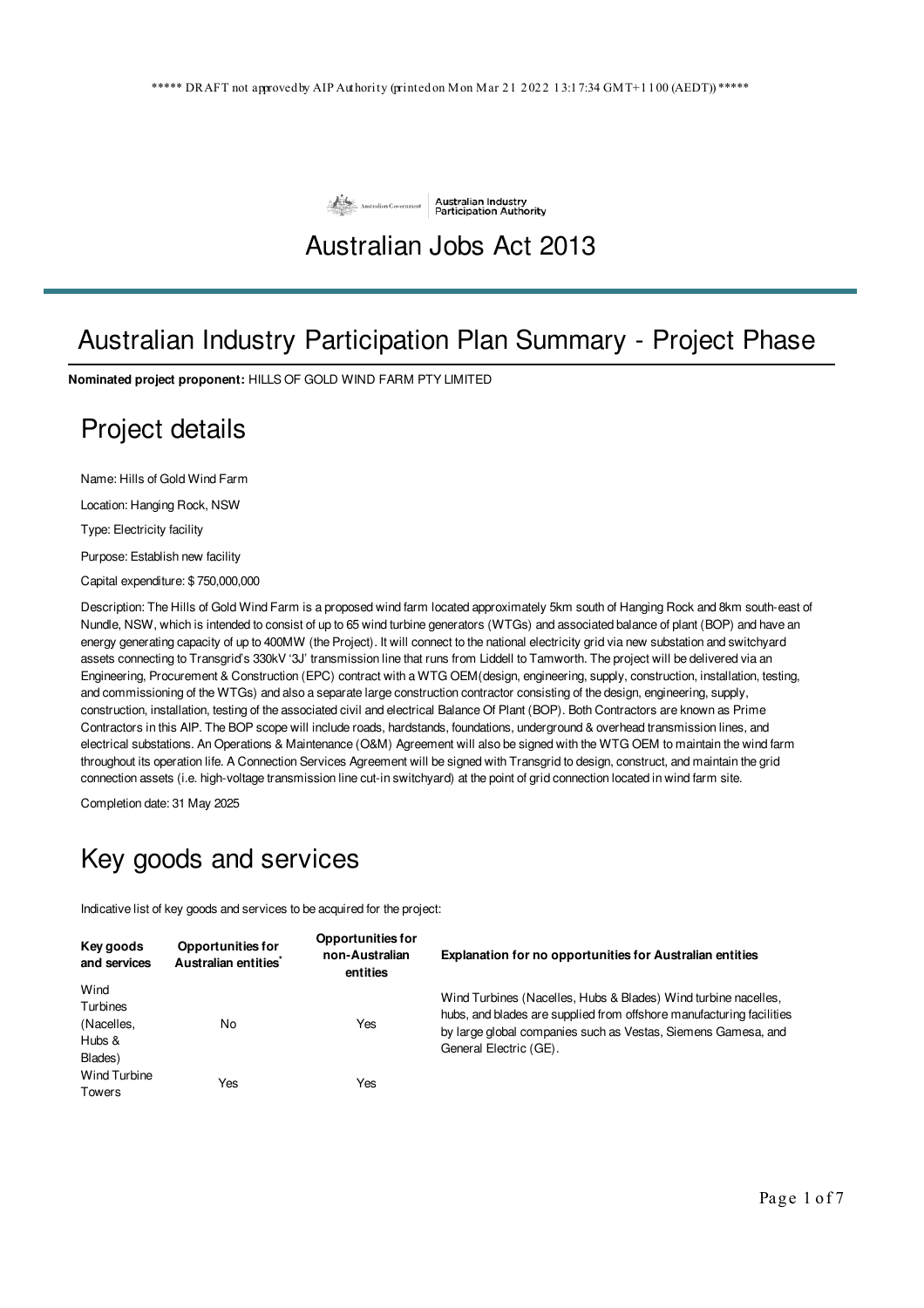| Wind Turbine    |     |     |
|-----------------|-----|-----|
| Foundation      | No  | Yes |
| <b>Bolts</b>    |     |     |
|                 |     |     |
|                 |     |     |
|                 |     |     |
| Quarry          |     |     |
| Materials       | Yes | No  |
| Concrete        |     |     |
| Supply          | Yes | No  |
| Reinforcing     |     |     |
| <b>Steel</b>    | Yes | Yes |
| Electrical      |     |     |
| Cabling         | Yes | Yes |
| Electrical      |     |     |
| Transmission    |     |     |
| Line Poles &    | Yes | Yes |
| Towers          |     |     |
|                 |     |     |
| Electrical      |     |     |
| Substation      | Yes | No  |
| Equipment       |     |     |
| International   |     |     |
| Shipping &      | Yes | Yes |
| Logistics       |     |     |
| Domestic        |     |     |
| Transport &     | Yes | Yes |
| Logistics       |     |     |
| Earthmoving     | Yes | No  |
| & Excavation    |     |     |
| Design &        |     |     |
| Construction    | Yes | No  |
| of Roads &      |     |     |
| Hardstands      |     |     |
| Construction    |     |     |
| of Wind         | Yes | No  |
| Turbine         |     |     |
| Foundations     |     |     |
| Construction    |     |     |
| οf              | Yes | No  |
| Underground     |     |     |
| Cabling         |     |     |
| Construction    |     |     |
| of Overhead     | Yes | No  |
| Transmission    |     |     |
| Lines           |     |     |
| Construction    |     |     |
| of Electrical   | Yes | Yes |
| Substations     |     |     |
| Erection &      |     |     |
| Installation of |     |     |
| Wind            | Yes | Yes |
| Turbines        |     |     |

Wind Turbine Foundation Bolts Wind turbine foundation bolts are a critical safely element of wind turbine construction, being the physical connection component that joins the wind turbine tower to the reinforced concrete foundation. Wind turbine manufacturers have a small and select number of certified international suppliers for these foundation bolts which require high specification steel, specialised equipment and high precision process to produce. Currently there are no suppliers in Australia with the equipment and certification required to produce these foundation bolts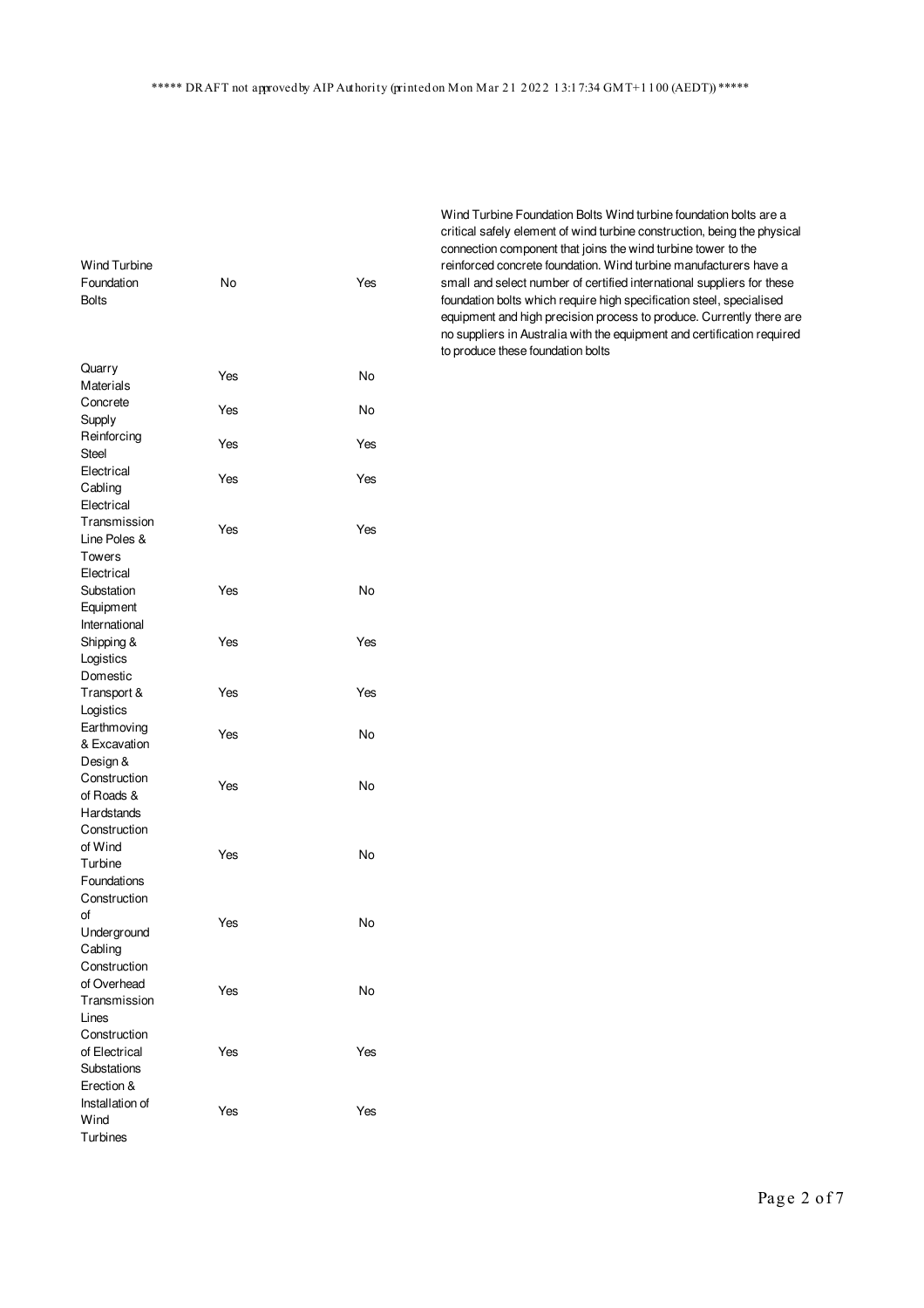| Engineering & |     |     |
|---------------|-----|-----|
| Design        | Yes | Yes |
| Consultancy   |     |     |
| Services      |     |     |
| Project       |     |     |
| Management    | Yes | No  |
| Services      |     |     |

\*An Australian entity is an entity with an ABN or ACN

Project standards:

Australian International

# Supplier information and communication

Project proponent's contact person for supplier enquiries:

| Contact person name Anna Hedgcock                 |                                          |
|---------------------------------------------------|------------------------------------------|
| <b>Contact person position</b> Commercial Manager |                                          |
| <b>Phone number</b> 0396178400                    |                                          |
|                                                   | <b>E-mail</b> info@hillsofgoldenergy.com |

Project proponent website: www.hillsofgoldenergy.com and the relevant ICN website address created and maintained by each of the Prime **Contractors** 

Project opportunities website: Relevant ICN website address created and maintained by each of the Prime Contractors

Supplier engagement and communication actions :

Engage with vendor identification agencies on project opportunities and bid processes Conduct supplier information briefings on project opportunities and bid processes Issue media releases or ASX announcements on project developments and opportunities Develop and distribute a supplier information guide for the project Directly contact suppliers with information on project opportunities and bid processes Website Updates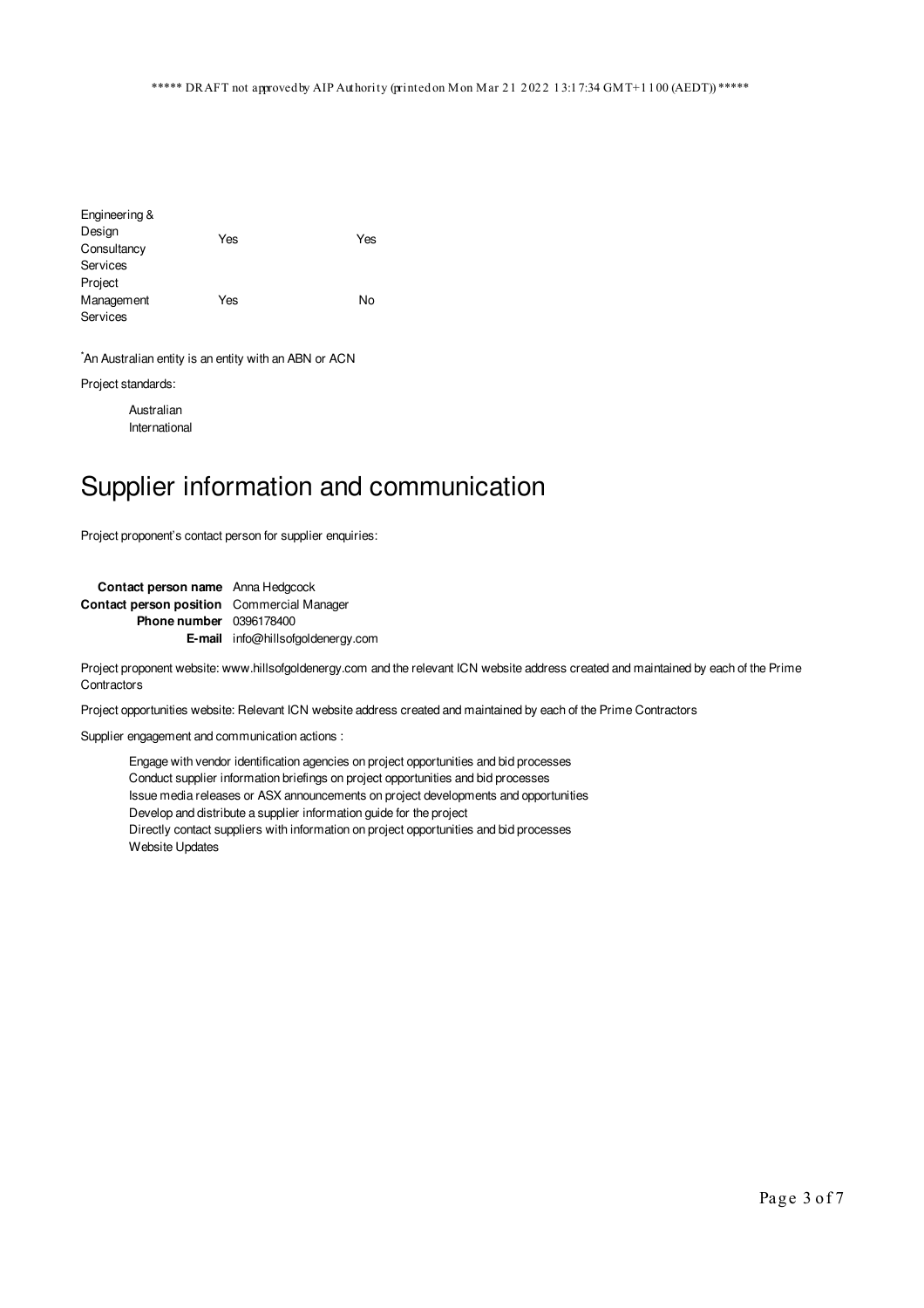## Building Australian industry capability

Supplier capability development actions:

Recommend suppliers undertake training and/or accreditation Provide market intelligence to suppliers Support supplier development initiatives of industry associations or governments

Global supply chain integration actions:

Introduce suppliers to global supply chain partners Provide references for high performing suppliers

Feedback process for unsuccessful bidders:

During prequalification; · Advise the supplier on shortfalls identified during the prequalification stage and have them submit additional information to support. · Advise any industry bodies they may be able to make contact with dependent on the issue. During bid phase; · Provide feedback on unsuccessful bid including reason as to why, i.e. price, lead time etc, This may include making contact with associations or training bodies to recommend to the supplier to assist in gaining further accreditation for future opportunities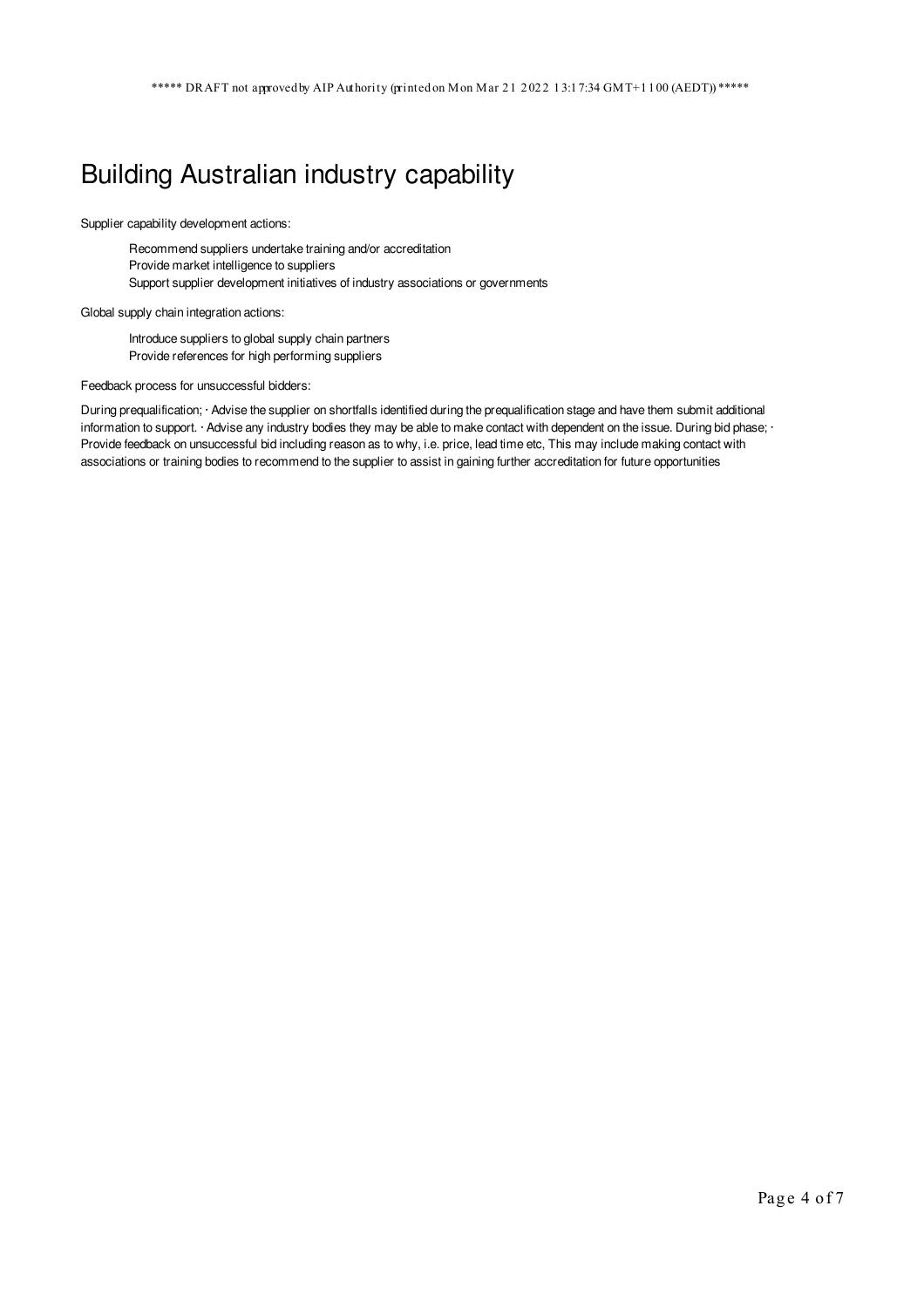#### Australian Industry Participation Plan Summary - Operations Phase

**Nominated facility operator:** HILLS OF GOLD WIND FARM PTY LIMITED

## Facility details

Name: Hills of Gold Wind Farm

Location: Hanging Rock, NSW

Type: Electricity facility

# Key goods and services

Indicative list of key goods and services to be acquired for the new facility:

| Key goods<br>and services                              | <b>Opportunities for</b><br>Australian entities <sup>*</sup> | <b>Opportunities for</b><br>non-Australian<br>entities | Explanation for no opportunities for Australian entities                                                                                                                                                                                                                                                                                                                                                                                                                                                                                                                                                                       |
|--------------------------------------------------------|--------------------------------------------------------------|--------------------------------------------------------|--------------------------------------------------------------------------------------------------------------------------------------------------------------------------------------------------------------------------------------------------------------------------------------------------------------------------------------------------------------------------------------------------------------------------------------------------------------------------------------------------------------------------------------------------------------------------------------------------------------------------------|
| Wind<br>Turbines<br>(Nacelles,<br>Hubs &<br>Blades)    | <b>No</b>                                                    | Yes                                                    | Wind Turbines (Nacelles, Hubs & Blades) Wind turbine nacelles,<br>hubs, and blades are supplied from offshore manufacturing facilities<br>by large global companies such as Vestas, Siemens Gamesa, and<br>General Electric (GE).                                                                                                                                                                                                                                                                                                                                                                                              |
| <b>Wind Turbine</b><br><b>Towers</b>                   | Yes                                                          | Yes                                                    |                                                                                                                                                                                                                                                                                                                                                                                                                                                                                                                                                                                                                                |
| <b>Wind Turbine</b><br>Foundation<br><b>Bolts</b>      | <b>No</b>                                                    | Yes                                                    | Wind Turbine Foundation Bolts Wind turbine foundation bolts are a<br>critical safely element of wind turbine construction, being the physical<br>connection component that joins the wind turbine tower to the<br>reinforced concrete foundation. Wind turbine manufacturers have a<br>small and select number of certified international suppliers for these<br>foundation bolts which require high specification steel, specialised<br>equipment and high precision process to produce. Currently there are<br>no suppliers in Australia with the equipment and certification required<br>to produce these foundation bolts. |
| Quarry<br>Materials                                    | Yes                                                          | No                                                     |                                                                                                                                                                                                                                                                                                                                                                                                                                                                                                                                                                                                                                |
| Concrete<br>Supply                                     | Yes                                                          | No                                                     |                                                                                                                                                                                                                                                                                                                                                                                                                                                                                                                                                                                                                                |
| Reinforcing<br>Steel                                   | Yes                                                          | Yes                                                    |                                                                                                                                                                                                                                                                                                                                                                                                                                                                                                                                                                                                                                |
| Electrical<br>Cabling<br>Electrical                    | Yes                                                          | Yes                                                    |                                                                                                                                                                                                                                                                                                                                                                                                                                                                                                                                                                                                                                |
| Transmission<br>Line Poles &<br><b>Towers</b>          | Yes                                                          | Yes                                                    |                                                                                                                                                                                                                                                                                                                                                                                                                                                                                                                                                                                                                                |
| Electrical<br>Substation<br>Equipment<br>International | Yes                                                          | Yes                                                    |                                                                                                                                                                                                                                                                                                                                                                                                                                                                                                                                                                                                                                |
| Shipping &<br>Logistics                                | Yes                                                          | Yes                                                    |                                                                                                                                                                                                                                                                                                                                                                                                                                                                                                                                                                                                                                |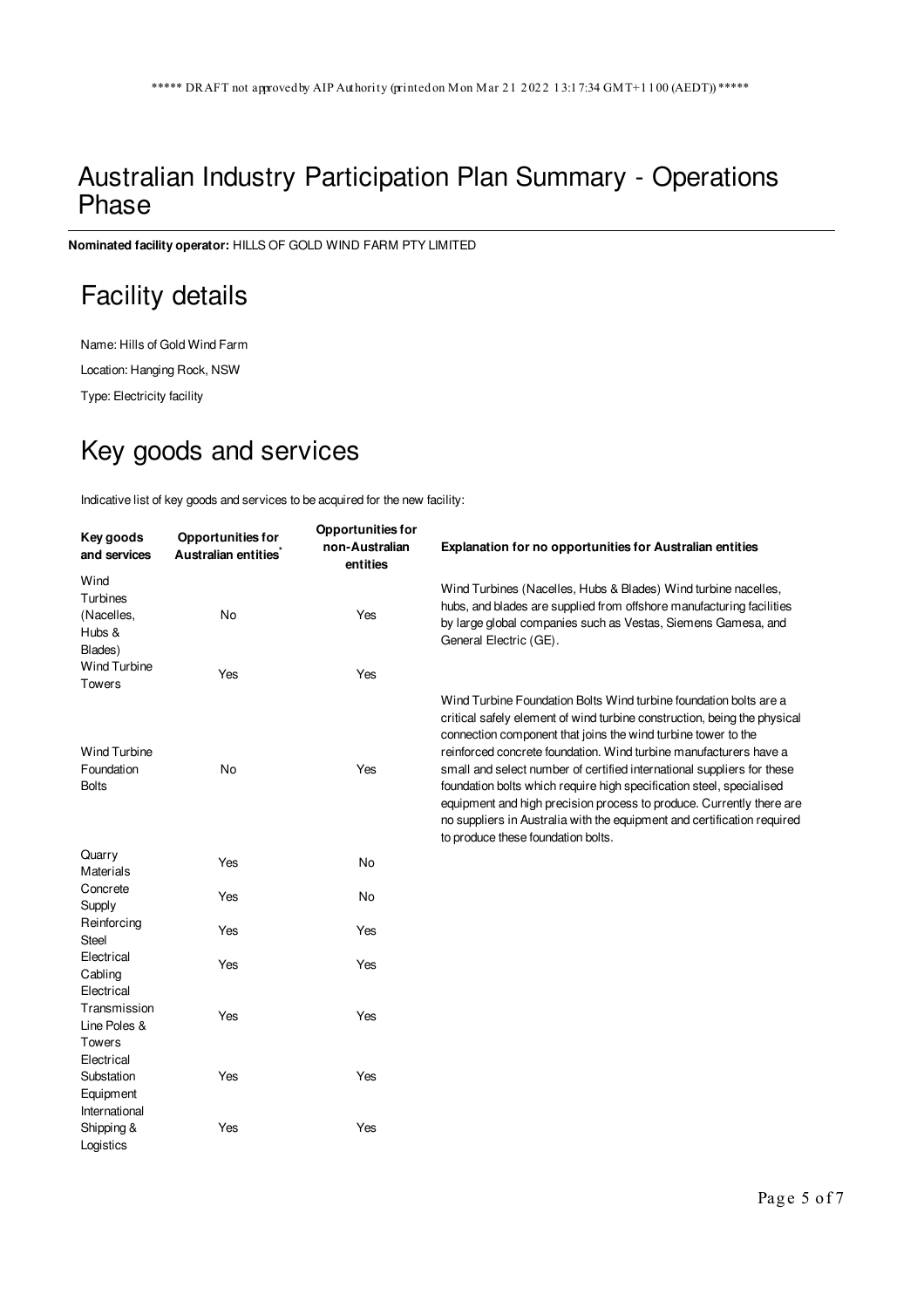| Domestic        |     |     |
|-----------------|-----|-----|
| Transport &     | Yes | Yes |
| Logistics       |     |     |
| Earthmoving     | Yes | No  |
| & Excavation    |     |     |
| Design &        |     |     |
| Construction    | Yes | No  |
| of Roads &      |     |     |
| Hardstands      |     |     |
| Construction    |     |     |
| of Wind         |     |     |
| Turbine         | Yes | No  |
| Foundations     |     |     |
| Construction    |     |     |
| οf              |     |     |
| Underground     | Yes | No  |
| Cabling         |     |     |
| Construction    |     |     |
| of Overhead     | Yes | No  |
| Transmission    |     |     |
| Lines           |     |     |
| Construction    |     |     |
| of Electrical   | Yes | No  |
| Substations     |     |     |
| Erection &      |     |     |
| Installation of | Yes | Yes |
| Wind            |     |     |
| Turbines        |     |     |
| Engineering &   |     |     |
| Design          |     |     |
| Consultancy     | Yes | Yes |
| Services        |     |     |
| Project         |     |     |
| Management      | Yes | No  |
| Services        |     |     |

\*An Australian entity is an entity with an ABN or ACN

Facility standards:

Australian International